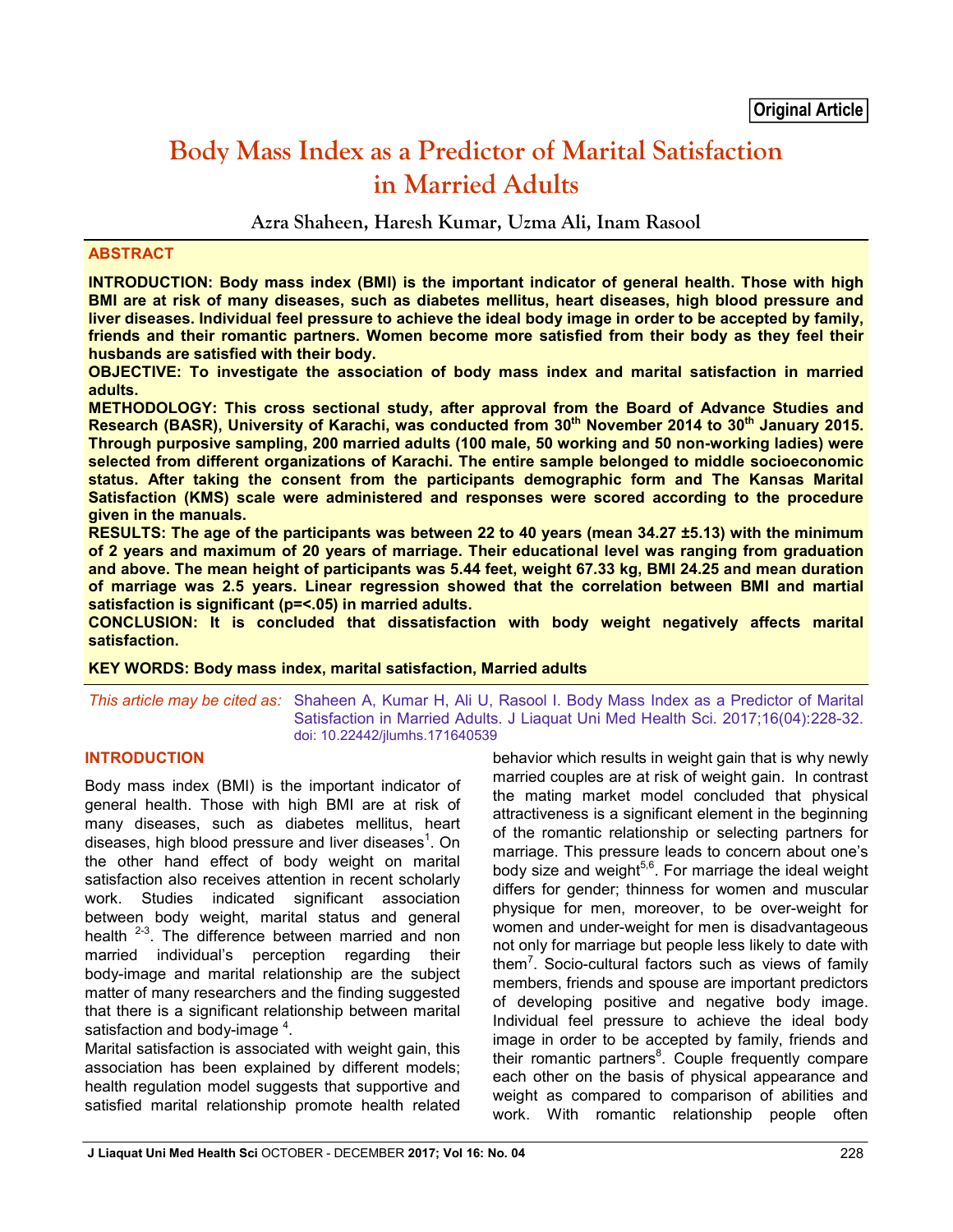#### **Body Mass Index as a Predictor of Marital Satisfaction**

engage in weight related talk which leads to body-dissatisfaction $9,10$ . Meltzer, et al  $3$  showed that BMI of husband and wife is linked to marital satisfaction; husbands were more satisfied initially and wives were more satisfied over time to the extent that wives had lower BMIs than their husbands. Married females tend to perceive themselves as overweight and develop feelings of inadequacy due to partner's criticisms about their weight and body shape which causes maladaptive exercises or dieting and also negatively affect their relationships. Women become more satisfied from their body as they feel their husbands are satisfied with their body<sup>11</sup>. Although review of the literature indicated the significance of body image and body mass index as a significant factor in context to marital reltionship, however available national literature is sparse and therefore this study will add considerable knowledge that to what extent these variables are related and that how body mass index predicate marital satisfaction in married adults of Karachi, Pakistan.

#### **METHODOLOGY**

#### **Participants**

The study population consisted of 200 married adults, 100 males and 100 females (50 females working and 50 non working) belonging from both; Nuclear and Joint family structures having educational level graduation and above. As there is no published data about BMI and marital satisfaction in Pakistan, sample size calculation was carried out by using correlation formula based on the correlation coefficient between BMI and marital satisfaction using 95% confidence interval and power of 80%, and it was estimated that a sample size of 100 is needed for each group. Data was selected from different organizations in Karachi through purposive sampling. The age range of the participants was 22 to 40 years with a minimum of 2 years and maximum of 20 years to marriage. They belonged to the middle socioeconomic class as per criteria defined in Household Integrated Economic Survey 2001-2002 by Pakistan Bureau of Statistics Govt of Pakistan.

#### **Materials**

#### **1) Demographic Information Form**

Demographic information form (Self developed) consisted of the participant's age, gender, education, family structure, socioeconomic status, job status, weight, height and duration of marriage.

#### **2) Body Mass Index (BMI)**

Participants were asked to provide data on their

weight (in pounds) and height (in inches). To compute BMI respondent's weight first converted into kilograms and their height converted into meters, then BMI calculated by taking respondents weight in kilogram and dividing by height in meters squared.

## **3) The Kansa Marital Satisfaction scale (KMS, Schumm 1983)**

The Kansas Marital Satisfaction (KMS) scale is short three item self-reported scale. It is designed to quickly assess marital satisfaction. Respondents required indicating their relationship satisfaction on a 7-point scale ranging from 1 (extremely dissatisfied) to 7 (extremely satisfied). KMS assess satisfaction with spouse, marriage and relationship satisfaction with spouse. It is a valid and reliable scale to differentiate between satisfied and dissatisfied spouses. It has high internal consistency Cronbach's alpha >.95.

#### **Procedure**

The research synopsis was approved by Board of Advance studies and research (BASR), University of Karachi. Informed consent from participants and permission from different organizations were taken. The researcher also addressed the matter of confidentiality and right to withdraw from the study. A sample of 200 married adults was collected through purposive sampling. The participants completed the demographic information and asked to give their height and weight in the questionnaire to compute their body mass index, then they completed The Kansas Marital Satisfaction (KMS) scale and responses were scored according to the procedure given in manuals. At the end, they were thanked for their cooperation. Descriptive statistic and linear regression were computed in order to interpret the data through SPSS.

## **RESULTS**

Table 1-3 shows descriptive statistics, mean and standard deviation. The significant findings of linear regression presented in Table 4 and 5.

Table 3 shows most of the married adults has educational level  $(14<sup>th</sup>$  grade,  $40\%$ ), govt job  $(40.5\%)$ , arrange marriage (72%) and middle born (32%), and they belong to both nuclear and joint family.

#### **Body mass index predicts marital satisfaction in married adults**

Body mass index and depression as study variables were included in a linear regression analysis to evaluate the contribution of Body mass index in the prediction of marital satisfaction among married adults.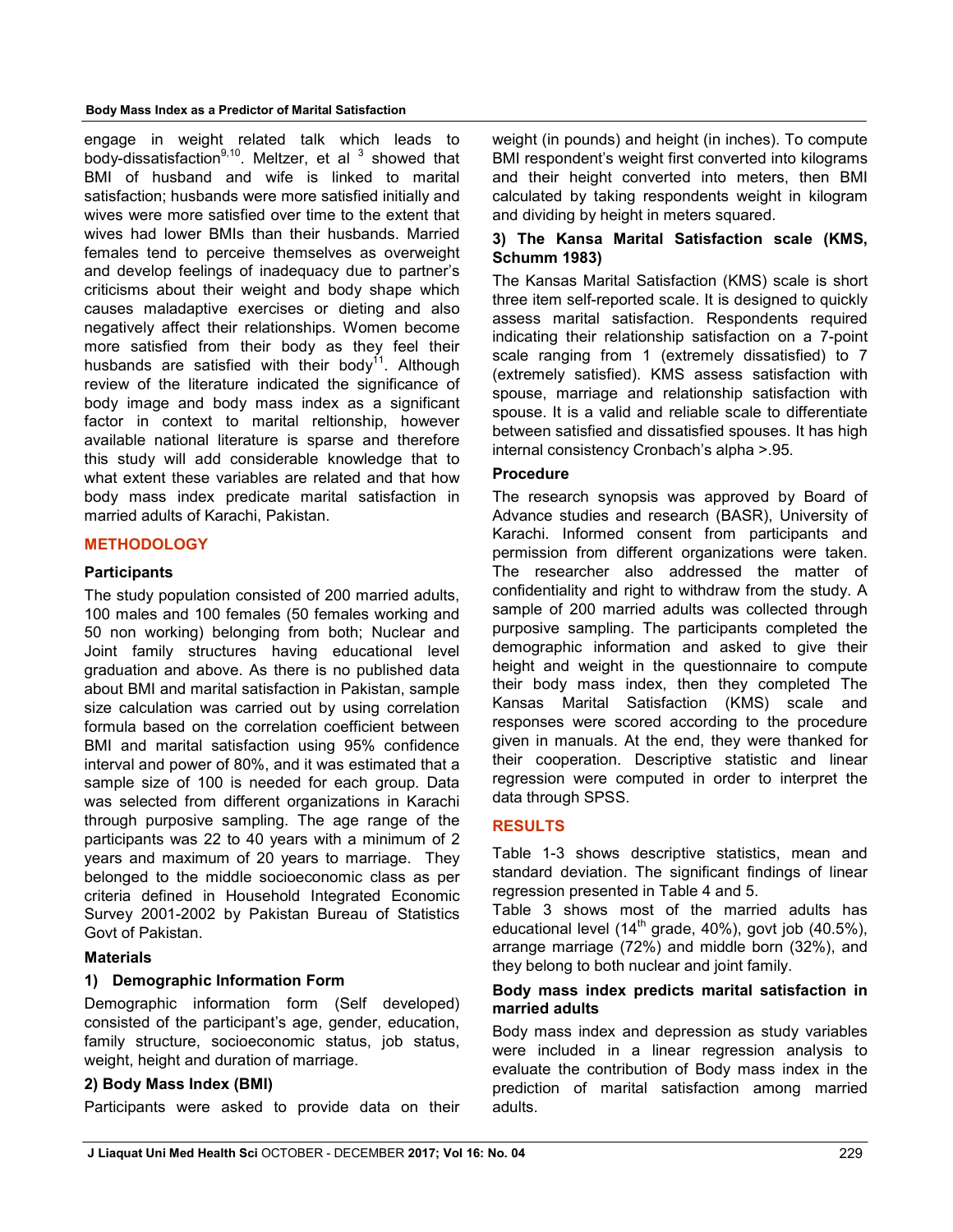| TABLE I: MEAN AGE, HEIGHT, WEIGHT AND |  |
|---------------------------------------|--|
| <b>DURATION OF MARRIAGE</b>           |  |

| Variables                    | n   | Mean  | <b>±SD</b> |
|------------------------------|-----|-------|------------|
| Age (years)                  | 200 | 34.27 | 5.13       |
| Height                       | 200 | 5.44  | 0.36       |
| Weight(kg)                   | 200 | 67.33 | 11.88      |
| Duration of marriage (years) | 200 | 2.5   | 1.26       |
| BMI                          | 200 | 24.25 | 4.32       |

#### **TABLE II:**

| Variables           | (BMI)   | $n$ (%)  |
|---------------------|---------|----------|
| <b>Under weight</b> | > 18    | 13(6.5)  |
| Normal weight       | 18-24.9 | 102(51)  |
| Overweight          | 25-29.9 | 63(31.5) |
| bese                | >30     | 22(11)   |

#### **TABLE III: DESCRIPTIVE STATISTICS OF DEMOGRAPHIC INFORMATION'S OF ENTIRE SAMPLE**

| <b>Variables</b>                              | <b>Frequency</b> | Percentage % |  |  |  |  |
|-----------------------------------------------|------------------|--------------|--|--|--|--|
| <b>Educational level</b>                      |                  |              |  |  |  |  |
| Graduation (14 <sup>th</sup> grade)           | 81               | 40.5         |  |  |  |  |
| Masters(16 <sup>th</sup> grade)               | 69               | 34.5         |  |  |  |  |
| Post masters(above<br>16 <sup>th</sup> grade) | 50               | 25           |  |  |  |  |
| <b>Family system</b>                          |                  |              |  |  |  |  |
| <b>Nuclear</b>                                | 93               | 46.5         |  |  |  |  |
| Joint                                         | 107              | 53.5         |  |  |  |  |
| <b>Birth order</b>                            |                  |              |  |  |  |  |
| 1 <sup>st</sup> born                          | 96               | 48           |  |  |  |  |
| Middle born                                   | 64               | 32           |  |  |  |  |
| Last born                                     | 40               | 20           |  |  |  |  |
| <b>Occupation</b>                             |                  |              |  |  |  |  |
| Govt. job                                     | 81               | 40.5         |  |  |  |  |
| Private job                                   | 69               | 34.5         |  |  |  |  |
| Not working                                   | 50               | 25           |  |  |  |  |
| <b>Type of marriage</b>                       |                  |              |  |  |  |  |
| Arrange                                       | 144              | 72           |  |  |  |  |
| Love                                          | 56               | 28           |  |  |  |  |

## **TABLE IV: MODEL SUMMARY OF LINEAR REGRESSION ANALYSIS**

| <b>Predictor</b> | R                | <b>Square</b> | <b>Adiusted</b><br><b>R</b> Square | change | value |
|------------------|------------------|---------------|------------------------------------|--------|-------|
| <b>BMI</b>       | 172 <sup>a</sup> | .029          | 025                                | 6.0131 | .015  |

*BMI: Body mass index (constant) Marital satisfaction (Dependent variable)*

## **TABLE V: COEFFICIENTS**

| <b>Model</b> |            | Un-standardized<br>coefficients |            | Stan-<br>dardize<br>d coef-<br>ficients |          | P    |
|--------------|------------|---------------------------------|------------|-----------------------------------------|----------|------|
|              |            | В                               | Std. Error | <b>Beta</b>                             |          |      |
|              | Constant   | 18.564                          | 1.497      |                                         | 12.401   | .000 |
|              | <b>BMI</b> | $-149$                          | .061       | $-172$                                  | $-2.452$ | .015 |

*P<0.001\**

## **DISCUSSION**

In the past few decades the concerns over body weight and the importance of body shapes are becoming the norm and great emphasis is placed on body image by both genders but risk is higher for women. Physical appearance, ideal body weight and shape have an important role in a spousal relationship $12$ .

The objective of the present study was to investigate the link between body mass index and marital satisfaction in married adults and the findings suggested that body mass index was a significant predictor of relationship satisfaction in married adults. The social norms theory suggested that people who failed to achieve the ideal body weight and shape experience high level of marital dissatisfaction<sup>13.14</sup>. People with high BMI face stigmatization and prejudiced in romantic relationship, lower BMI is preferentially selected into marriage by U.S women and high BMI are less likely to marry as compare to normal weight, consequently upon difficulty in marriage, they feel less confident in attracting a partner and found to have a less satisfying marital relationship 15. Women feel more pressure to achieve ideal body image because their bodies are objectified to satisfy men that is why in marital relationship women evaluate and concern about body image more, but primary purpose was to seek attention and positive view of their husband<sup>16</sup>. A study conducted on body shape dissatisfaction and weight status in Saudi Arabia found marital status as predictor for body dissatisfaction among married females furthermore perception of husband about their body contributing to women's dissatisfaction  $18$ . Similarly, results of ninety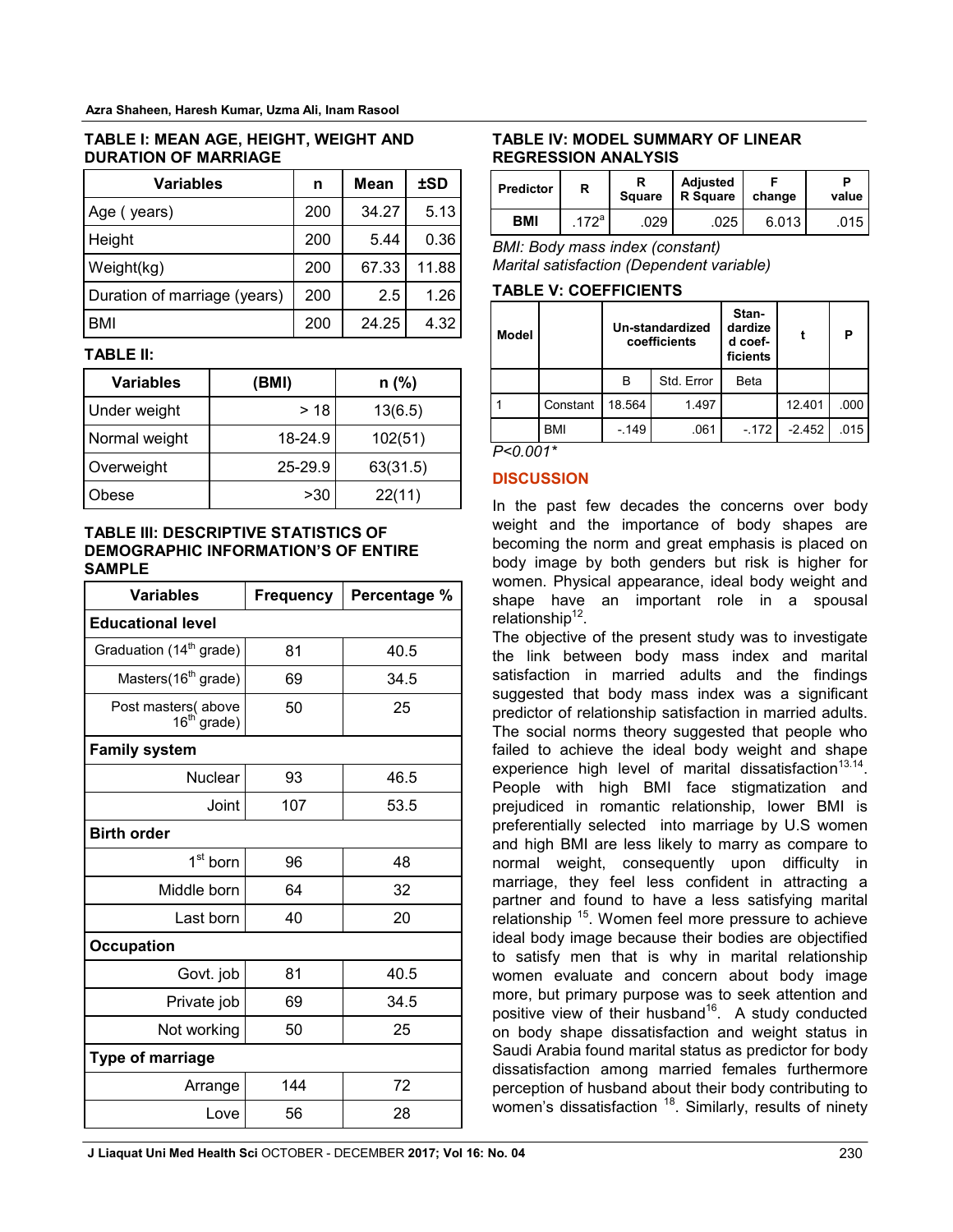**Body Mass Index as a Predictor of Marital Satisfaction**

American couples suggested that females were more satisfied with their body weight and shape when they perceived their were satisfied<sup>15</sup>. Mokhtari and Pollock also found negative association between BMI and marital satisfaction among a sample of US women<sup>1</sup>. Dissatisfaction of body weight and shape lead to anxiety and fear of intimacy which inhibit self disclosure that affect negative spousal relationship. Sexual satisfaction is an important factor in marital satisfaction, but people with negative body image perceive their bodies unattractive and also seems to avoid self disclosure both physically and emotionally during sexual relationship which in turn lead to dissatisfied marital relationships<sup>18</sup>. Consistent with this Karamidehkordi and Roudsari studied relationship between body dissatisfaction, sexual function and marital adjustment in Iranian women, and found a significant relationship between body dissatisfaction with marital satisfaction and sexual function. The better they feel about their body weight and shape, more they are satisfied with sexual relationships <sup>19</sup>.

# **CONCLUSION**

Our finding suggested that body mass index appears to be a predictor of marital satisfaction in married adults.

# **REFERENCES**

- 1. Mokhtari M, Pollock ED. Weight, Mental Health, Income and Marital Satisfaction: Evidence from the National Longitudinal Survey of Youth. J Obes Weight Loss. 2015; 1: 001. doi: 10.24966/ OWL-7372/1000001
- 2. Kiecolt-Glaser JK, Jaremka L, Andridge R, Peng J, Habash D, Fagundes CP, et al. Marital discord, past depression, and metabolic responses to high -fat meals: Interpersonal pathways to obesity. Psychoneuroendocrinology. 2015; 52: 239-50. doi: 10.1016/j.psyneuen.2014.11.018.
- 3. Meltzer AL, McNulty JK, Novak SA, Butler EA, Karney BR. Marriages are more satisfying when wives are thinner than their husbands. Soc Psy-ch Per Sci. 2011; 2 (4): 416-424. doi:10.1177/1948550610395781
- 4. Friedman MA, Dixon AE, Brownell KD, Whisman MA, Wilfley DE. Marital status, marital satisfaction, and body image dissatisfaction. Int J Eat Disord. 1999; 26(1):81-5.
- 5. Mata J, Frank R, Hertwig R. Higher body mass index, less exercise, but healthier eating in married adults: Nine representative surveys across Europe. Soc Sci Med. 2015; 138:119-127. doi: 10.1016/j.socscimed.2015.06.001.
- 6. Meltzer AL, McNulty JK, Novak S, Butler EA, Karney BR. Marital satisfaction predicts weight gain in early marriage. Health Psychol. 2013; 32 (7):824-7. doi: 10.1037/a0031593.
- 7. Lee C. Body Mass Index and Body Image Dysfunction as Predictors of Women Perceived Romantic Relationship Quality. 2011. Electronic Theses and Dissertations. Paper 231. University of Windsor.
- 8. Cash TF, Smolak L. Body image: a hand book of science, practice, and prevention.  $2^{nd}$  ed. New York: The Guilford Press; 2011.
- 9. Bookwala J, Boyar J. Gender, excessive body weight, and psychological well-being in adulthood. Psychology of Woman Quarterly. 2008; 32(2):188 -195
- 10. Bove CF, Sobal J. Body weight relationships in early marriage. Weight relevance, weight comparisons, and weight talk. Appetite. 2011; 57 (3):729-742. doi: 10.1016/j.appet.2011.08.007.
- 11. Klos LA, Sobal J. Marital status and body weight, weight perception, and weight management among US adults. Eat Behav. 2013; 14(4): 500-7. doi: 10.1016/j.eatbeh.2013.07.008.
- 12. Pollock ED. The relationship between mental health, physical health, physical appearance and marital dissatisfaction, Master thesis of science, marriage and family therapy. University of Maryland, College park 2006.
- 13. Cheng, H. Body image dissatisfaction of college women: potential risk and protective factors. Thesis doctor of philosophy. University of Missouri -Columbia. 2006.
- 14. Swami V, Airs N, Chouhan B, Leon M, Towell T. Are there ethnic differences in positive body image among female British undergraduates? European Psychologist 2009; 14: 288-296.
- 15. Markey C, Markey P. Romantic relationships and body satisfaction among young Women. J of Youth and Adolesc. 2006:35(2): 256-264.
- 16. Cash TF, Thériault J, Annis NM. Body image in an interpersonal context: Adult attachment, fear of intimacy and social anxiety. J Social and Clinical Psychol. 2004;23(1):89-103. doi: 10.1521/ jscp.23.1.89.26987
- 17. AL-Otaibi H, Nassef S, Raouf T. Body shape dissatisfaction, weight status and physical activity among a sample University students in Saudi Arabia. J Food and nutrition sci.2013; 4(6): 616- 25. doi: 10.4236/fns.2013.46079.
- 18. Meltzer A, McNulty J. Body image and marital satisfaction; evidence for the mediating role of sexual frequency and sexual satisfaction. J Fam